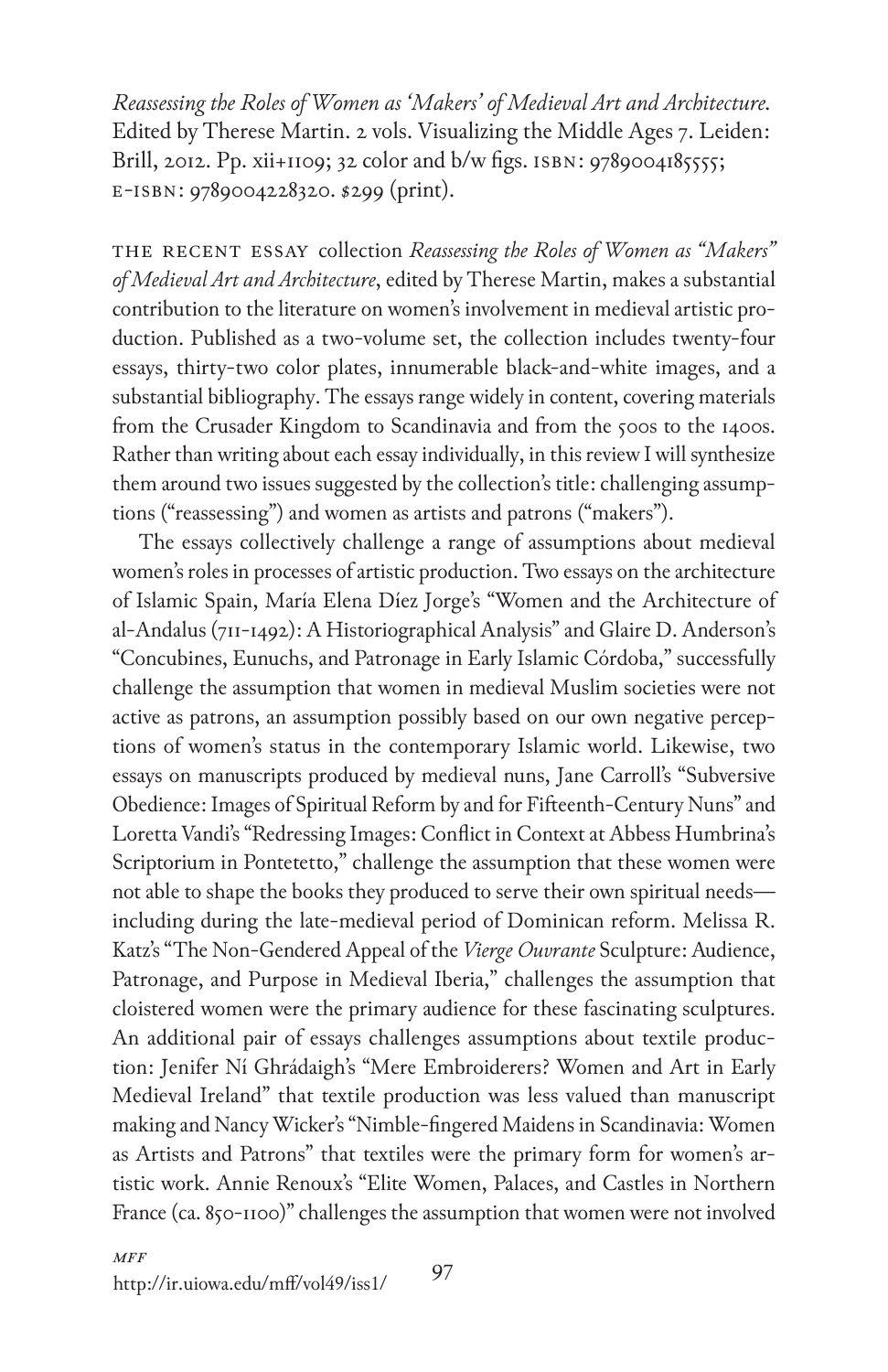in castle construction. And Ellen M. Shortell's "Erasures and Recoveries of Women's Contributions to Gothic Architecture: The Case of Saint-Quentin, Local Nobility, and Eleanor of Vermandois" challenges the assumption that the patronage of Gothic architecture was civic and royal by arguing convincingly for the involvement of women from noble and clerical families.

In focusing on women as the "makers" of medieval art, the essays treat women as both artists and patrons and consider the relationship between those two roles. Pierre Alain Mariaux's "Women in the Making: Early Medieval Signatures and Artists' Portraits (9th-12th c.)," contextualizes the evidence for women artists within medieval practices of self-identification and finds no differences between the practices of men and women. In her "Women as Makers of Church Decoration: Illustrated Textiles at the Monasteries of Altenberg/ Lahn, Rupertsberg, and Heiningen (13th-14th c.)," Stefanie Seeberg writes of nuns conceiving, designing, and producing textile decorations for their churches that expressed their particular interests and concerns. And Nicola Coldstream's "The Roles of Women in Late Medieval Civic Pageantry in England" looks for evidence of women's active involvement in pageants as both makers and performers. Coldstream's and other essays (Ní Ghrádaigh's on textiles, Jane Tibbetts Schulenburg's on church construction and decoration, Rachel Moss's on women patrons in later medieval Ireland, and Loveday Lewes Gee's on patronage in thirteenth- and fourteenth-century England) read as rather list-like, but do accumulate overwhelming evidence for women's frequent involvement in artmaking. Their work substantiates Martin's challenge in her introductory essay to the assumption that medieval art was primarily produced by men.

As part of that challenge, Martin argues for treating both artists and patrons alike as the "makers" of medieval art, building from the medieval use of the term "*fecit*" to describe both of these activities (2-4). Several of the essays examine the relationship between patronage and physical production: Ní Ghrádaigh writes of elite women as combining those two roles in personally producing textiles, Wicker of a mother acting as patron for a rune stone and a bridge made to commemorate her daughter as a skilled maker, and Vandi of abbess Humbrina of Pontetetto as the patron of her own community's manuscript production. Katrina Kogman-Appel's "Portrayals of Women with Books: Female (Il)literacy in Medieval Jewish Culture" examines evidence for women acting as the patrons, owners, users, and producers of Haggadot manuscripts as revealing of attitudes towards female education. Other essays follow Martin's lead in treating the patron as the "maker" of the work of art, that is, as the individual whose interests and intentions are expressed in the resulting product: Moss investigates the role of women patrons in introducing new artistic forms into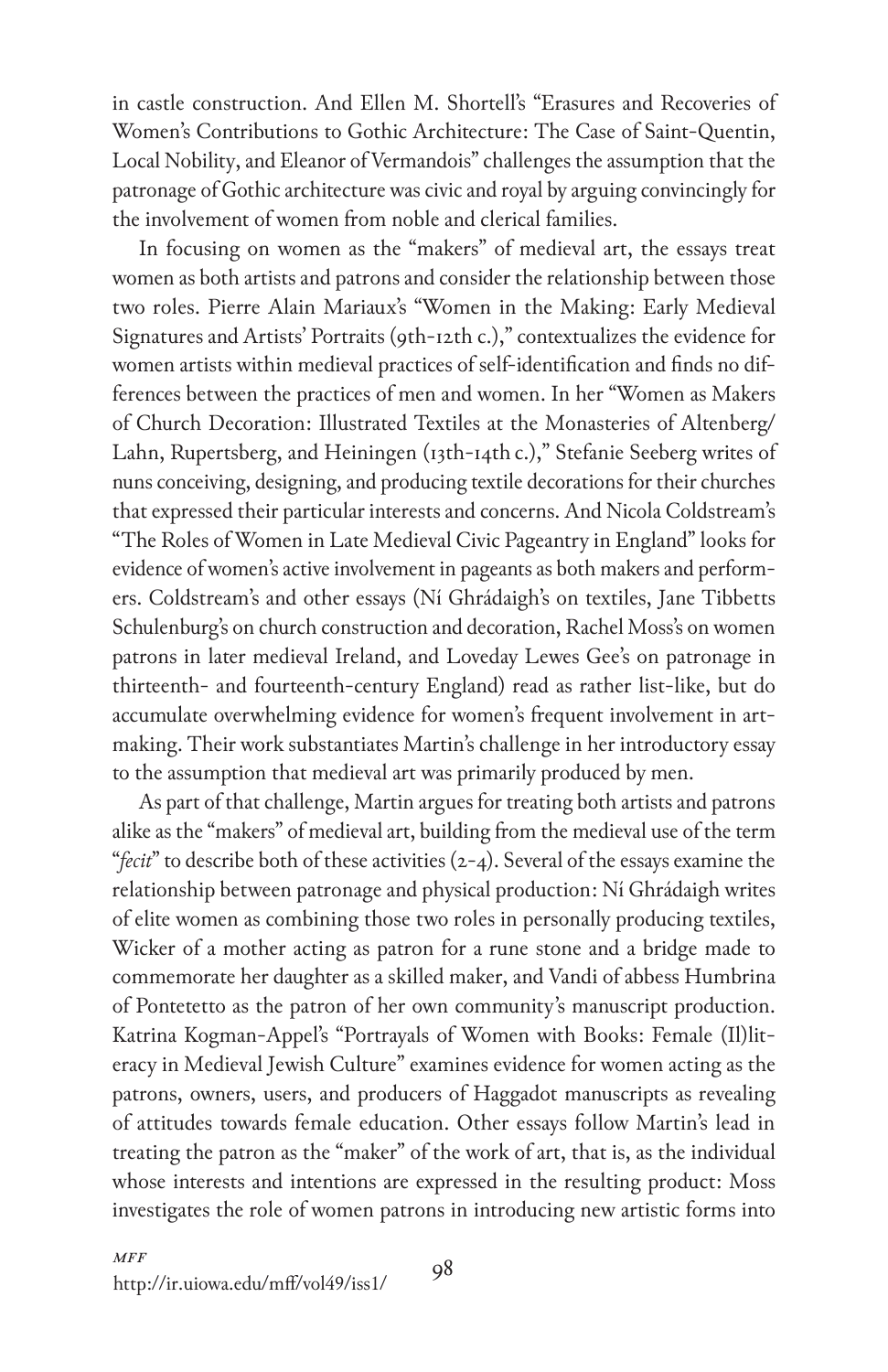later medieval Ireland, Gee looks at images of women patrons as potentially revealing their individual interests, and Jaroslav Folda's "Melisende of Jerusalem: Queen and Patron of Art and Architecture in the Crusader Kingdom" argues for recognizing Melisende as a major patron who used her patronage to unify her diverse kingdom. In her essay, "Reception, Gender, and Memory: Elisenda de Montcada and Her Dual-Effigy Tomb at Santa Maria de Pedralbes," Eileen McKiernan Gonzales successfully utilizes the exceptional form of this tomb and contextual issues regarding the increasingly strict enclosure of nuns to argue that Elisenda intentionally and meaningfully differentiated her self-representation for different audiences, creating both a personal self for the nuns to remember and a regal persona for public and clerical commemoration. Likewise, Filipe Pereda's "Liturgy as Women's Language: Two Noble Patrons Prepare for the End in Fifteenth-Century Spain" looks to correspondences between the funerary liturgies dictated in the wills of Mencía de Mondoza and Beatriz Manrique and the art and architecture of the funerary chapels they patronized to argue that the latter expressed these women's spiritual interests.

A final group of essays on women as patrons goes beyond identifying patronage as a form of art-making to problematize patronage itself. Two essays on the patronage of Portuguese queens, Anna Maria S. A. Rodrigues's "The Treasures and Foundations of Isabel, Beatriz, Elisende, and Leonor: The Art Patronage of Four Iberian Queens in the Fourteenth Century" and Miriam Shadis's "The First Queens of Portugal and the Building of the Realm," examine how patronage changed over time, whether over one woman's lifetime or over several generations. In her essay "The Patronage Question under Review: Queen Blanche of Castile (1188-1252) and the Architecture of the Cistercian Abbeys at Royaumont, Maubisson, and Le Lys," Alexandra Gajewski challenges the notion that the resulting artwork is expressive of the patron's personality by pointing to the range of intermediaries that typically stood in between the patron and the final work of art. And Mickey Abel's "Emma of Blois as Arbiter of Peace and the Politics of Patronage" examines the textual sources for Emma's patronage as revealing its significance for the later generations who composed these texts, rather than treating the texts as straightforward documentary sources. These essays are of a piece with recent review essays on the issue of patronage in medieval art: Jill Caskey*,* for example, has identified a range of terms and phrases (other than *fecit*) that were used to identify patronage activities as revealing "more complexity and often less certainty regarding matters of agency than our habitual use of the monolithic term 'patron' might imply."1

Issues of agency are key here for identifying women's agency has become central to the project of feminist art history, as is exemplified by the third of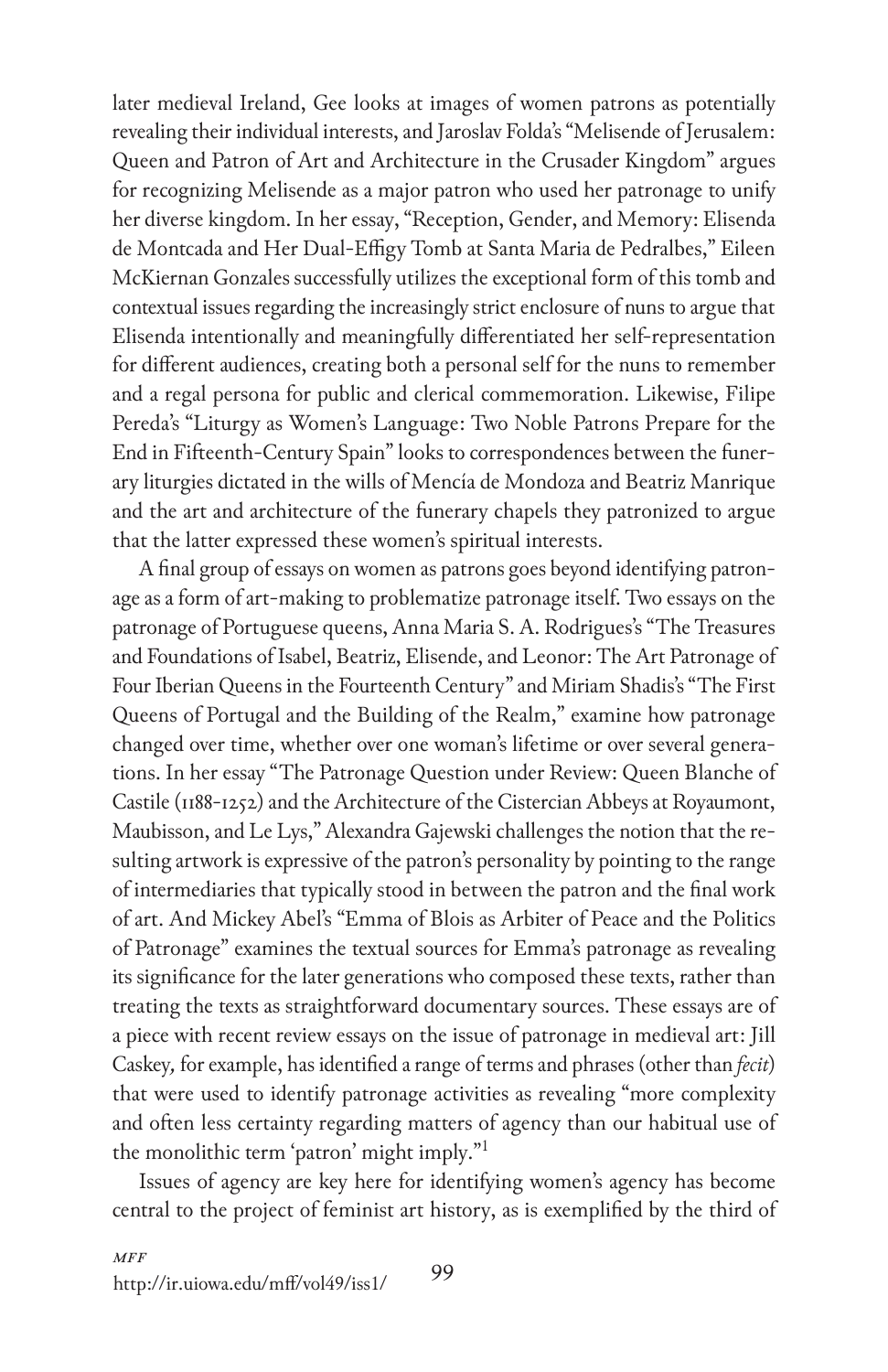Norma Broude and Mary Garrard's anthologies of such work entitled *Reclaiming Female Agency: Feminist Art History After Postmodernism*. 2 As Rachel Dressler and I have noted previously in this publication, insofar as it is identified with studying the work of women artists, this emphasis on agency appears to have marginalized medieval art for feminist scholars (so that this Broude and Garrard volume does not include an essay on medieval material).<sup>3</sup> Identifying patronage as another potential form of female agency opens an opportunity for medievalists to contribute to feminist work in the discipline; however, work in this vein must proceed with full recognition of the complexities of medieval patronage practices and processes of artistic production.

Contextualizing the collection's essays on women as patrons within the broader field of feminist art history points to an issue with Martin's conceptualization and presentation of the project as a whole. She nowhere identifies the collection specifically as a work of feminist scholarship. The word "feminist" appears only once in her introductory essay, in a list of the different methods and approaches adopted by the individual authors (27). And yet the broad goal for the project that Martin outlines at the end of her essay, cultivating "an appreciation of women's active roles even within the constrained circumstances of the medieval past  $\dots$  [in order to] contribute to dispelling the passive acceptance of women's secondary status in the present" (33), is certainly a feminist one. Why does she not use the word? The one hint she provides is in writing of work on women's history as being "ghettoized (sometimes even by the individual researcher herself), a trend that the present volume seeks to avoid" (5). Perhaps it is self-identification as a feminist that Martin sees as self-ghettoizing? Dressler and I have both again pointed to a resistance to feminism within the field of medieval art history. Martha Easton writes of the term feminism as being political and divisive, and as potentially seeming outdated, even as she argues for its value and its continued use. $\rm ^4$  Martin's avoidance of the term in this otherwise substantial contribution raises significant concerns about the status of feminist work in medieval art history today.

> *Marian Bleeke Cleveland State University*

**NOTES** 

1. Jill Caskey, "Whodunnit? Patronage, the Canon, and the Problematics of Agency in Romanesque and Gothic Art," in *A Companion to Medieval Art:*